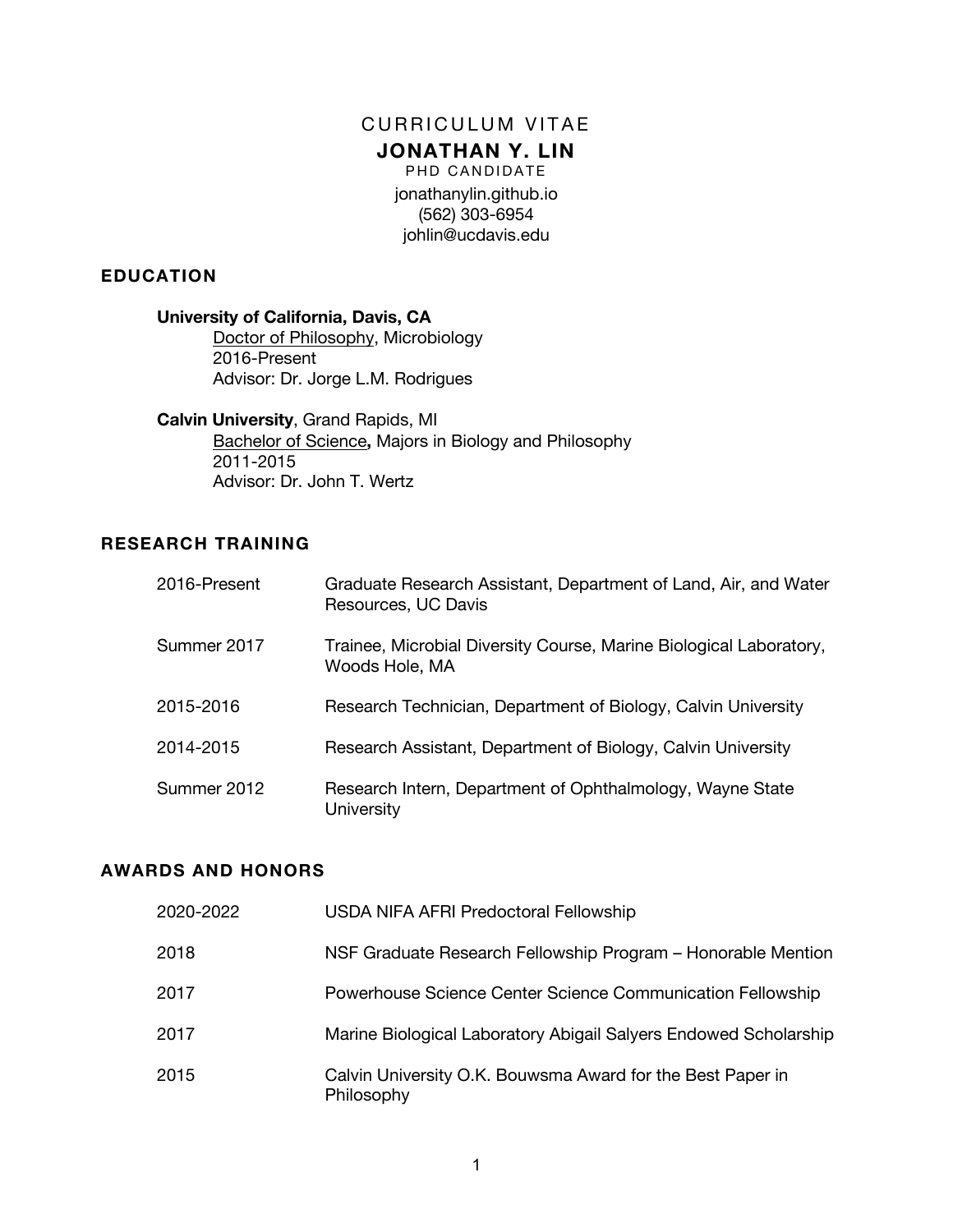| 2014-2015 | Calvin University Dr. Paul and Mrs. Doris Dirkse Health Care<br>Scholarship |
|-----------|-----------------------------------------------------------------------------|
| 2014-2015 | Calvin University Dean's Academic Scholarship                               |
| 2011-2014 | Calvin University Faculty Honors Academic Scholarship                       |

#### **COMPETITIVE RESEARCH SUPPORT**

| 2020 | USDA NIFA AFRI Predoctoral Fellowship, "Elucidating soil<br>microbiome contributions to carbon sequestration to improve soil<br>health in agroecosystems" (\$180,000)                 |
|------|---------------------------------------------------------------------------------------------------------------------------------------------------------------------------------------|
| 2019 | DOE Joint Genome Institute Community Science Program, "Is the<br>soil aggregate a biogeofunctional island? Unifying two theories to<br>explain multiple biological processes" (Co-PI) |
| 2019 | UC Davis Henry A. Jastro Research Award, "Characterizing<br>microbial traits contributing to carbon assimilation in<br>agroecosystems" (\$3,000)                                      |
| 2019 | UC Davis Microbiology Graduate Group Fellowship (\$800)                                                                                                                               |
| 2018 | UC Davis Henry A. Jastro Research Award, "Elucidating soil<br>microbial contributions to carbon use efficiency in agroecosystems"<br>(\$3,000)                                        |
| 2017 | UC Davis Henry A. Jastro Research Award, "Identifying microbial<br>species-area relationships in soil aggregates" (\$3,000)                                                           |
| 2014 | Calvin University Harvey Rozema Student Research Fellowship<br>(\$3,700)                                                                                                              |
| 2012 | Wayne State University Summer Undergraduate Research<br>Fellowship (\$2,500)                                                                                                          |

#### **PUBLICATIONS**

- 9. **Lin JY**, Wong SJ, Rodrigues JLM. Lab-rearing decreases diversity and alters community structure of ureolytic microorganisms in the gut of the wood-feeding termite, *Reticulitermes hesperus*. **In Preparation**.
- 8. Wang D, **Lin JY**, Sayre JM, Schmidt R, Fonte SJ, Rodrigues JLM, Scow KM. Compost can mitigate against disturbance generated by conventional agriculture on soil structure, C dynamics and microbial communities — a six-year field study. **In Preparation**.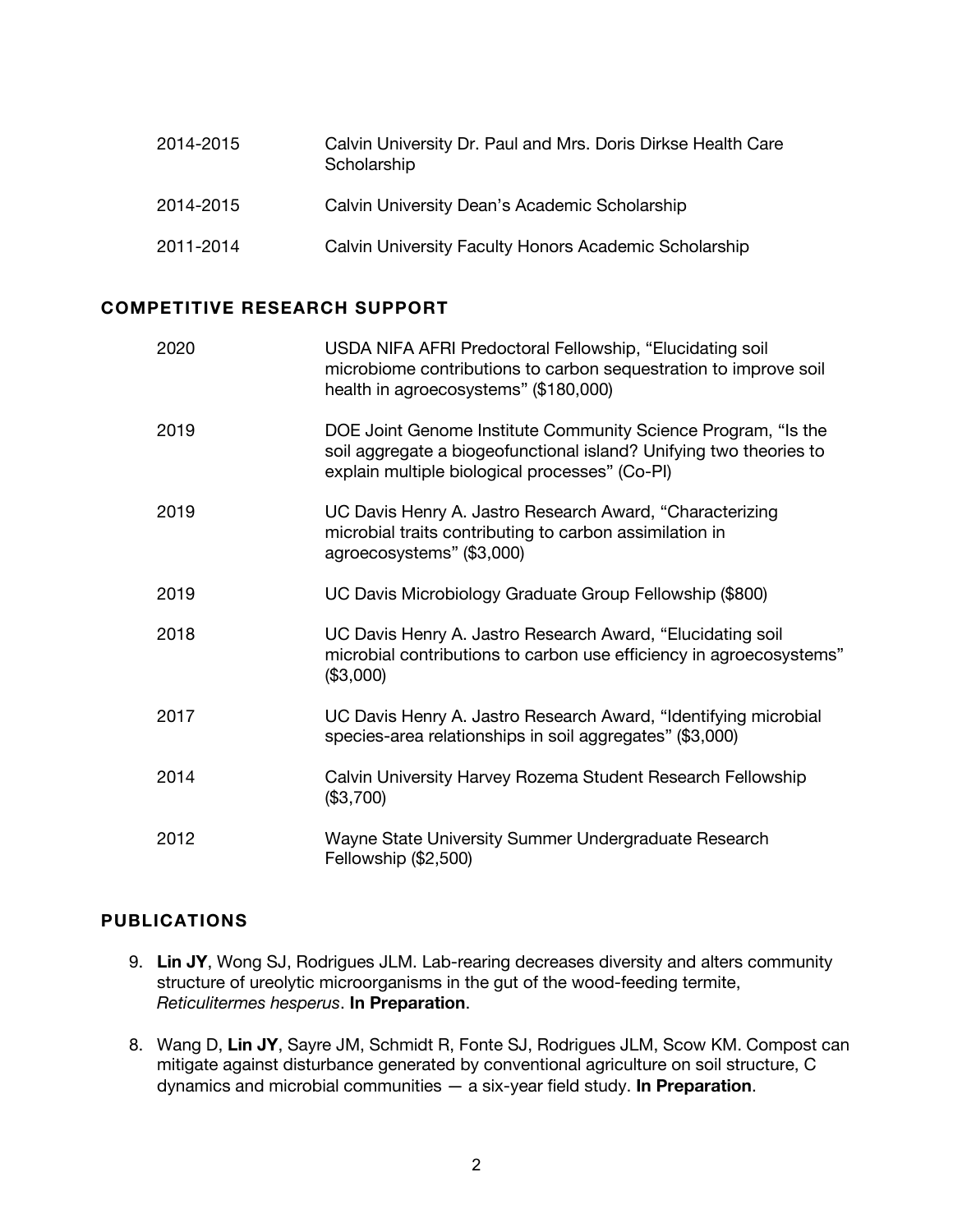- 7. **Lin JY**, Rodrigues JLM. 2020. *Geminisphaera*. In Bergey's Manual of Systematics of Archaea and Bacteria (eds WB Whitman, F Rainey, P Kämper, M Trujillo, J Chun, P DeVos, B Hedlund, S Dedysh). DOI: **10.1002/9781118960608.gbm01542**.
- 6. Kotak M, **Lin JY**, Isanapong J, Rodrigues JLM. 2020. Draft genomes of strains TAV3 and TAV4 (*Verrucomicrobia*: *Opitutaceae*), isolated from a wood-feeding termite, and *in silico* analysis of their polysaccharide-degrading enzymes. Microbial Resource Announcements. **9** (2): e01192-19.
- 5. Bresciani L, Lemos LN, Wale N, **Lin JY**, Strauss AT, Duffy MA, Rodrigues JLM. 2018. Draft genome sequence of "*Candidatus* Spirobacillus cienkowskii," a pathogen of freshwater *Daphnia* species, reconstructed from hemolymph metagenomic reads. Microbial Resource Announcements. **7** (22): e01175-18.
- 4. **Lin JY**, Hobson WJ, Wertz JT. 2017. *Saccharedens versatilis* gen. nov., sp. nov., a sugardegrading member of the '*Burkholderiales*' isolated from *Cephalotes rohweri* ant guts. International Journal of Systematic and Evolutionary Microbiology. **67** (2): 447-453.
- 3. **Lin JY**, Russell JA, Sanders JG, Wertz JT. 2016. *Cephaloticoccus* gen. nov., a new genus of '*Verrucomicrobia*' containing two novel species isolated from *Cephalotes* ant guts. International Journal of Systematic and Evolutionary Microbiology. **66** (8): 3034-3040.
- 2. **Lin JY**, Hobson WJ, Wertz JT. 2016. *Ventosimonas gracilis* gen. nov., sp. nov., a member of the *Gammaproteobacteria* isolated from *Cephalotes varians* ant guts representing a new family, *Ventosimonadaceae* fam. nov., within the order '*Pseudomonadales*'. International Journal of Systematic and Evolutionary Microbiology. **66** (8): 2869-2875.
- 1. Santos JM, Tewari S, **Lin JY**, Kowluru RA. 2013. Interrelationship between activation of matrix metalloproteinases and mitochondrial dysfunction in the development of diabetic retinopathy. Biochemical and Biophysical Research Communications. **438** (4): 760-764.

# **PRESENTATIONS**

**Lin JY**, Wang D, Sayre JM, Fonte SJ, Rodrigues JLM, Scow KM. Compost amendment and cover cropping increase soil C storage and alter microbial communities in soil microenvironments. Soil Science Society of America International Soils Meeting. San Diego, CA. January 7, 2019. (Oral & Poster Presentation).

**Lin JY**, Gong P, Ye R, Horwath WR, Rodrigues JLM. Nitrification by rhizosphere microbial communities in California rice varieties to support nitrogen use efficiency. California Cooperative Rice Research Foundation Field Day. Biggs, CA. Aug. 29, 2018. (Poster Presentation).

**Lin JY**, Won SJ, Rodrigues JLM. Waste not, want not: Contribution of ureolytic bacteria to nitrogen recycling in the termite gut. Joint Genome Institute 13<sup>th</sup> Genomics of Energy & Environment Meeting. San Francisco, CA. Mar. 15, 2018. (Poster Presentation).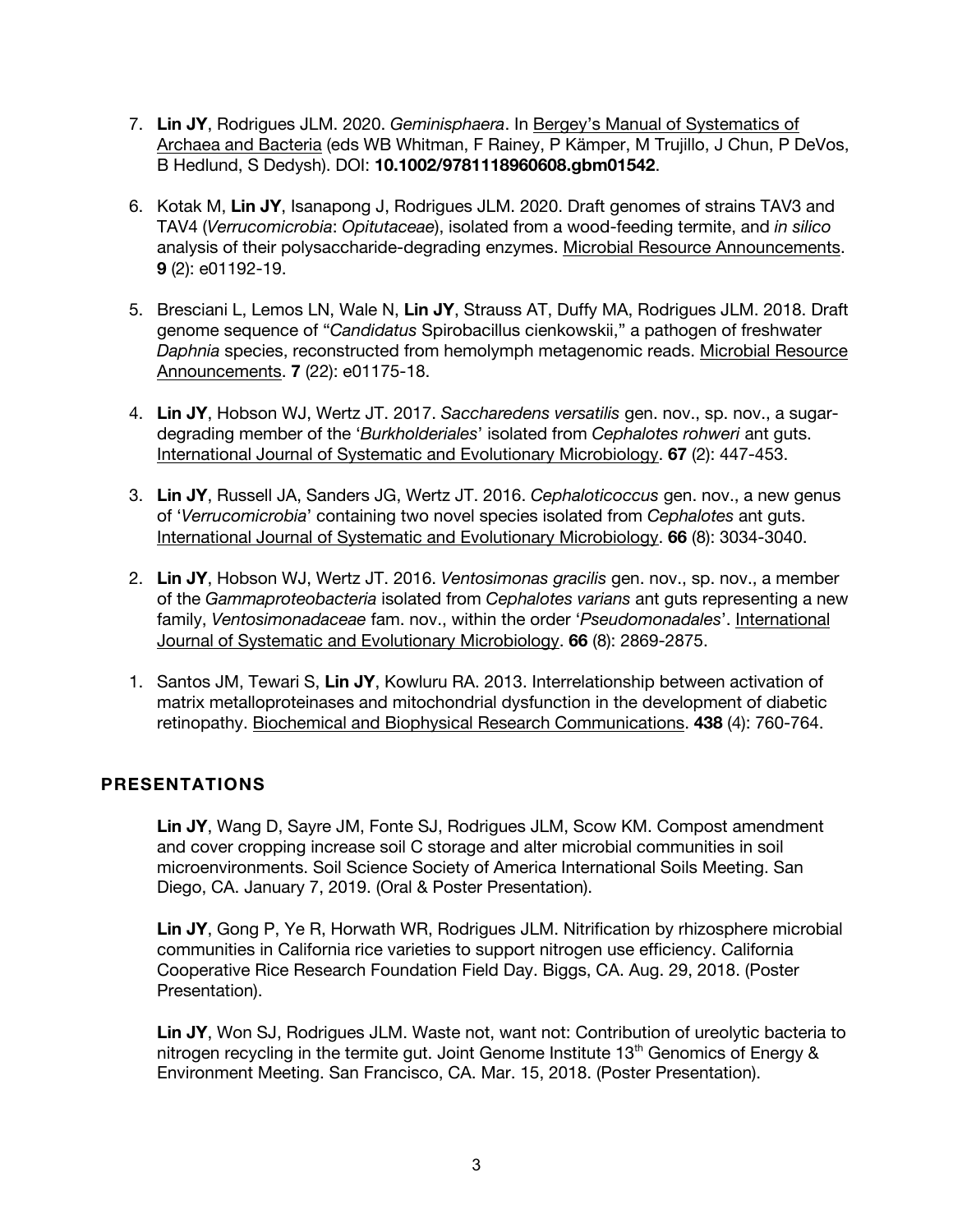**Lin JY**. Physiological characterization of a novel genus of *Verrucomicrobia* isolated from the guts of *Cephalotes* ants. Honors dissertation in the Calvin College Biology Department Seminar. Grand Rapids, MI. Oct. 31, 2014. (Oral Presentation).

**Lin JY**, Wertz JT. Physiological characterization of bacteria belonging to a novel genus of *Verrucomicrobia* from the guts of *Cephalotes* ants. Autumn Immunology Conference 43rd Annual Meeting. Chicago, IL. Nov. 22, 2014. (Poster Presentation)

**Lin JY**, Santos JM, Kowluru RA. Temporal relationship between activation of matrix metalloproteinase 9 and mitochondria damage in the development of diabetic retinopathy. West Michigan Undergraduate Science Research Conference. Van Andel Research Institute, Grand Rapids, MI. Nov. 17, 2012. (Poster Presentation).

#### **OUTREACH, SERVICE, AND SYNERGISTIC ACTIVITIES**

| 2019-2020        | President, Microbiology Graduate Student Association, UC Davis                                                        |
|------------------|-----------------------------------------------------------------------------------------------------------------------|
| 2018-2020        | Social Media Manager, Microbiology Graduate Student Association,<br><b>UC Davis</b>                                   |
| 2017-2019        | Chair of Recruitment, Microbiology Graduate Student Association,<br><b>UC Davis</b>                                   |
| 2017-2018        | Volunteer Docent, Explorit Science Center, Davis, CA                                                                  |
| <b>Fall 2017</b> | Science Communication Fellow, Powerhouse Science Center,<br>Sacramento, CA                                            |
| October 2017     | Guest Contributor, Small Things Considered Blog, American Society<br>for Microbiology                                 |
| Spring 2017      | Mentor to High School Students, Biotechnology Academy, Sheldon<br>and Vallejo Hight School, Elk Grove and Vallejo, CA |
| Ad-Hoc Reviewer  | Frontiers in Microbiology, mSphere, mSystems, International Journal<br>of Systematic and Evolutionary Microbiology    |

#### **ACADEMIC MENTORING**

**\***published as co-author; **†** earned award; **‡** current position

King C. Law | B.S. 2020 | UC Davis

Sung J. Won | B.S. 2018 | UC Davis | **†** UC Davis Provost's Undergraduate Research Fellowship | **‡** Environmental Engineering Associate, LA Sanitation (LASAN)

Matthew J. Schepers | B.S. 2017 | Calvin University | **‡** Ph.D. student, University of Texas Austin